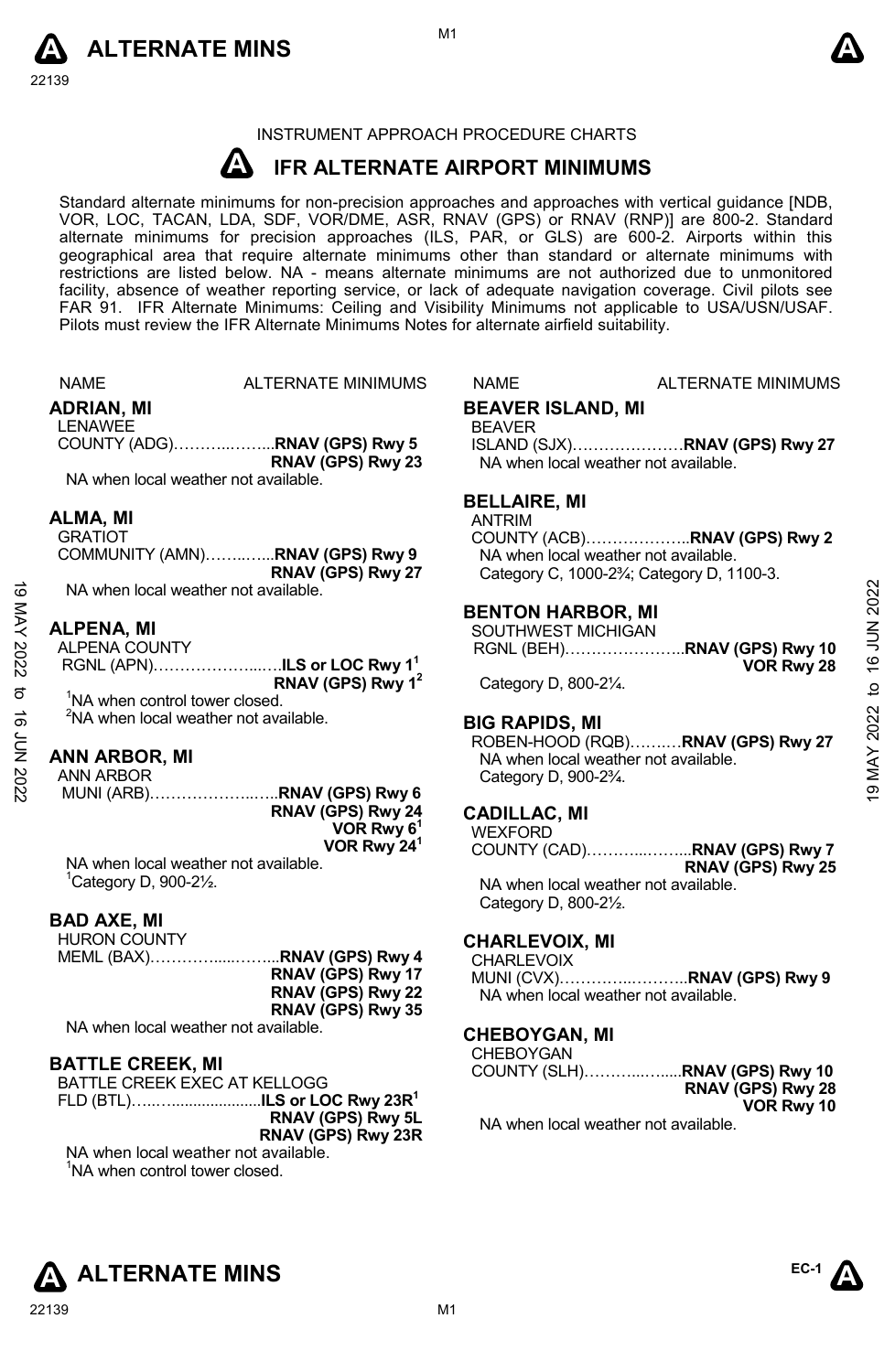

22139

| <b>NAME</b> | <b>ALTI</b> |
|-------------|-------------|
|-------------|-------------|

**COLDWATER, MI** 

BRANCH COUNTY MEML (OEB)……….................**RNAV (GPS) Rwy 7 RNAV (GPS) Rwy 25** 

NA when local weather not available.

# **DETROIT, MI**

COLEMAN A YOUNG

MUNI (DET)……..….................**ILS or LOC Rwy 151 ILS or LOC Rwy 331 RNAV (GPS) Rwy 1523 RNAV (GPS) Rwy 332**

1 LOC, Category D, 900-2¾.  $2$ Category D, 900-2 $\frac{3}{4}$ . <sup>3</sup>NA when local weather not available.

WILLOW

RUN (YIP)…….…................….**ILS or LOC Rwy 5R1 ILS or LOC Rwy 23L2 RNAV (GPS) Rwy 5R4 RNAV (GPS) Rwy 934 RNAV (GPS) Rwy 23L4 VOR-A4** 

<sup>1</sup>ILS Category D, 700-21/<sub>4</sub>; LOC, Category D, 800- $2\frac{1}{4}$ .

 $2$ ILS, Category D, 700-2 $\frac{1}{4}$ .

<sup>3</sup>NA when local weather not available. 4 Category D, 800-2¼.

# **DETROIT/GROSSE ILE, MI**

GROSSE ILE MUNI (ONZ)…………….........................**NDB Rwy 41 RNAV (GPS) Rwy 42 RNAV (GPS) Rwy 222 VOR-A2**  $\frac{3}{4}$  ILS, Category D, 700-2<sup>1</sup>/<sub>4</sub>.<br>
<sup>3</sup>NA when local weather not available.<br>
<sup>2</sup> <sup>3</sup>NA when local weather not available.<br>
<sup>2</sup> <sup>4</sup>Category D, 800-2<sup>1/</sup><sub>4</sub>.<br>
<br> **2022**<br> **2021**<br> **2021**<br> **2021**<br> **2021**<br> **2021**<br> **2021**<br>

NA when local weather not available.

 $1$ Categories A, B, 1000-2; Category C, 1000-2 $\frac{3}{4}$ ; Category D, 1000-3.  ${}^{2}$ Categories A, B, 900-2; Category C, 900-2 $\frac{1}{2}$ ; Category D, 900-2¾.

# **ESCANABA, MI**

DELTA COUNTY (ESC)……....**ILS or LOC Rwy 913 LOC/DME BC Rwy 272 RNAV (GPS) Rwy 123 RNAV (GPS) Rwy 92 RNAV (GPS) Rwy 1923 RNAV (GPS) Rwy 272 VOR Rwy 123** 1 ILS, Category C, 700-2; Category D, 900-2¾.

 LOC, Category D, 900-2¾.  $2^2$ Category D, 900-2 $\frac{3}{4}$ . <sup>3</sup>NA when local weather not available.



M<sub>2</sub>

# ERNATE MINIMUMS NAME ALTERNATE MINIMUMS

#### **FLINT, MI BISHOP**

INTL (FNT)…….........…........…**ILS or LOC Rwy 912**



<sup>1</sup>NA when control tower closed. LOC, Category D, 800-2¼. Category D, 800-2 $\frac{1}{4}$ . NA when local weather not available.

# **FRANKFORT, MI**

FRANKFORT DOW MEML

|                                                                    | RNAV (GPS) Rwy 33 |
|--------------------------------------------------------------------|-------------------|
| NA when local weather not available.                               |                   |
| Category B, 900-2; Category C, 900-2 <sup>3</sup> / <sub>4</sub> . |                   |

# **FREMONT, MI**

FREMONT

|                                      | RNAV (GPS) Rwy 19 |
|--------------------------------------|-------------------|
| NA when local weather not available. |                   |

# **GAYLORD, MI**

GAYLORD RGNL (GLR)……....**RNAV (GPS) Rwy 9 RNAV (GPS) Rwy 27 VOR Rwy 27** 

Category D, 800-2½. NA when local weather not available.

# **GRAND RAPIDS, MI**

GERALD R FORD INTL (GRR)………………..…**ILS or LOC Rwy 26L1**

**ILS or LOC Rwy 351 RADAR-11 RNAV (GPS) Rwy 8L2 RNAV (GPS) Rwy 172 VOR Rwy 172** 

<sup>1</sup>NA when control tower closed. <sup>2</sup>NA when local weather not available.

# **GRAYLING, MI**

GRAYLING AAF (GOV)…...…**RNAV (GPS) Rwy 14**  NA when local weather not available. Category D, 900-2½.

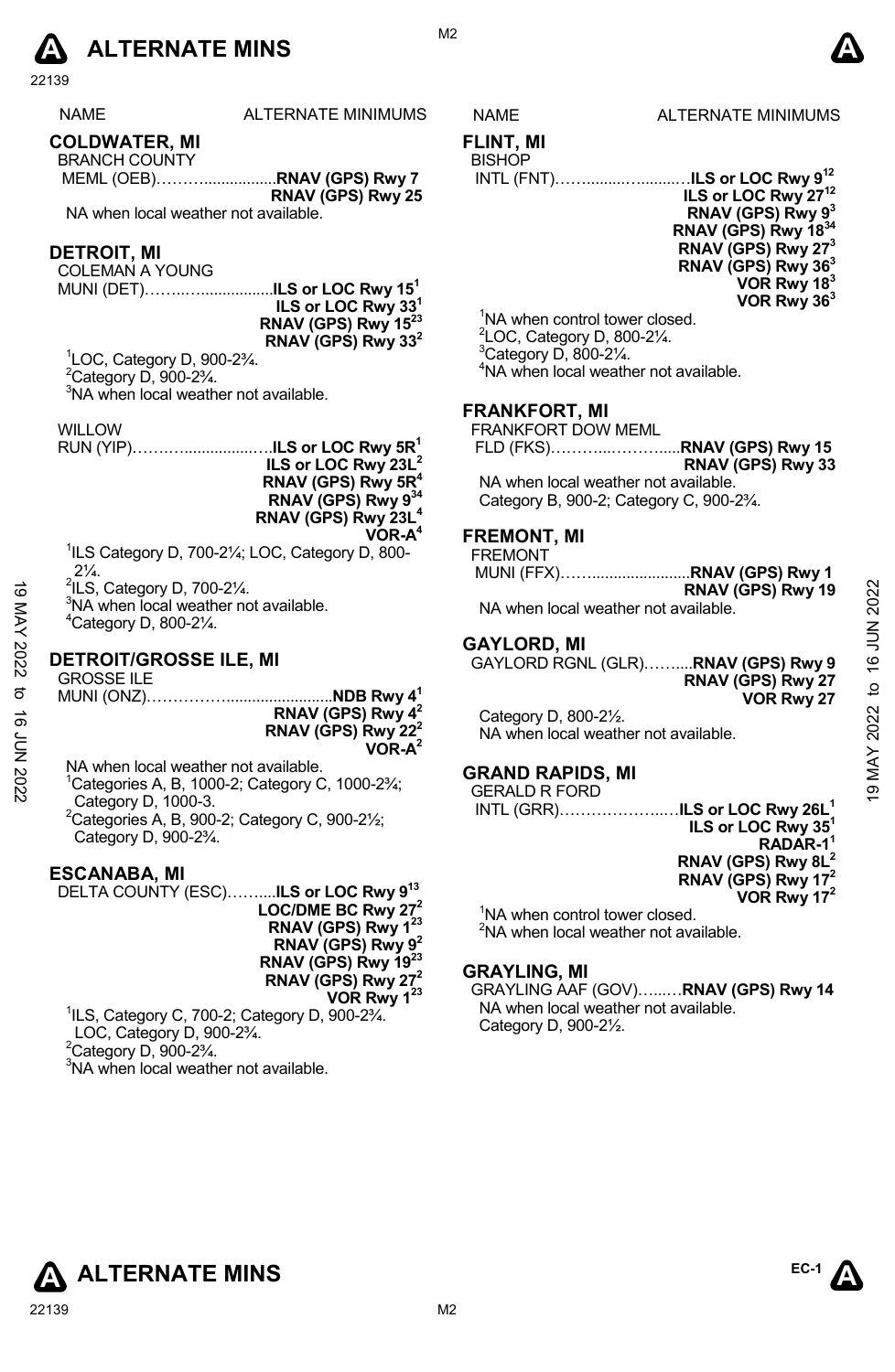

22139

| <b>NAME</b>              | ALTERNATE MINIMUM |
|--------------------------|-------------------|
| <b>HANCOCK, MI</b>       |                   |
| <b>LIQUOLITON COUNTY</b> |                   |

| <b>HOUGHTON COUNTY</b> |  |
|------------------------|--|
|                        |  |

**LOC BC Rwy 133 RNAV (GPS) Rwy 7<sup>23</sup> RNAV (GPS) Rwy 1324 RNAV (GPS) Rwy 2524 VOR Rwy 2523**

 LOC, Category D, 800-2¼. <sup>2</sup>NA when local weather not available. Category D, 800-2 $\frac{1}{4}$ . Category D, 900-2½.

# **HARBOR SPRINGS, MI**

HARBOR SPRINGS (MGN)……...……...**RNAV (GPS) Rwy 10 RNAV (GPS) Rwy 28**  NA when local weather not available. Category B, 900-2.

# **HOLLAND, MI**

| WEST MICHIGAN                        |                                             |
|--------------------------------------|---------------------------------------------|
|                                      | RGNL (BIV)…………………… <b>.RNAV (GPS) Rwy 8</b> |
|                                      | RNAV (GPS) Rwy 26                           |
| NA when local weather not available. |                                             |

# **HOUGHTON LAKE, MI**

| cΟ<br>KAY | <b>HOUGHTON LAKE, MI</b><br>ROSCOMMON COUNTY - BLODGETT<br>MEML (HTL)RNAV (GPS) Rwy 9 | <sup>1</sup> ILS, Category C, 800-2; Category D, 900-3;<br>LOC, Category D, 900-3.<br><sup>2</sup> LOC, Category D, 900-3.<br><sup>3</sup> Category D, 900-3. | 2022 |
|-----------|---------------------------------------------------------------------------------------|---------------------------------------------------------------------------------------------------------------------------------------------------------------|------|
| 2022      | RNAV (GPS) Rwy 27                                                                     | <b>LAPEER, MI</b>                                                                                                                                             | ဖ    |
| ನ         | NA when local weather not available.                                                  | DUPONT/LAPEER (D95)RNAV (GPS) Rwy 18                                                                                                                          | đ    |
| ಹೆ        | <b>HOWELL, MI</b>                                                                     | RNAV (GPS) Rwy 36                                                                                                                                             | 2022 |
| ξ         | LIVINGSTON COUNTY SPENCER J                                                           | NA when local weather not available.                                                                                                                          |      |
| 2022      | RNAV (GPS) Rwy 31<br>NA when local weather not available.                             | <b>LUDINGTON, MI</b><br>MASON COUNTY (LDM)RNAV (GPS) Rwy 8                                                                                                    | ę,   |

# **HOWELL, MI**

### **IONIA, MI**

IONIA COUNTY (Y70)…….….**RNAV (GPS) Rwy 10 RNAV (GPS) Rwy 28**  NA when local weather not available.

# **IRON MOUNTAIN-KINGSFORD, MI**

FORD (IMT)…………………….**RNAV (GPS) Rwy 1 RNAV (GPS) Rwy 19 VOR Rwy 31** 

NA when local weather not available.

# **IRONWOOD, MI**

| GOGEBIC/IRON |                   |
|--------------|-------------------|
|              |                   |
|              | RNAV (GPS) Rwy 27 |
|              | VOR Rwy 9         |

NA when local weather not available. Categories A, B, 900-2; Categories C, D, 1000-3.

# **JACKSON, MI**

JACKSON COUNTY-REYNOLDS

FLD (JXN)……………...…........**ILS or LOC Rwy 251 RNAV (GPS) Rwy 7**

NA when local weather not available. <sup>1</sup>NA when tower closed.

# **KALAMAZOO, MI**

KALAMAZOO/BATTLE CREEK

INTL (AZO)………………....…**ILS or LOC Rwy 3512 RADAR-11 RNAV (GPS) Rwy 173 VOR Rwy 353** 

<sup>1</sup>NA when control tower closed.  $2$ ILS, Category C, D, 700-2.

<sup>3</sup>NA when local weather not available.

# **LANSING, MI**

CAPITAL REGION



ILS, Category C, 800-2; Category D, 900-3; LOC, Category D, 900-3. LOC, Category D, 900-3. Category D, 900- $3.$ 

# **LAPEER, MI**

# NA when local weather not available.

# **LUDINGTON, MI**

MASON COUNTY (LDM)……..**RNAV (GPS) Rwy 8 RNAV (GPS) Rwy 26** NA when local weather not available.

# **MACKINAC ISLAND, MI**

MACKINAC ISLAND (MCD)……………...….**RNAV (GPS) Rwy 8 RNAV (GPS) Rwy 26** 

**VOR/DME-A**  NA when local weather not available.

### **MANISTEE, MI**

MANISTEE COUNTY/

 BLACKER (MBL)………..........**ILS or LOC Rwy 281 RNAV (GPS) Rwy 102 RNAV (GPS) Rwy 282** 

NA when local weather not available  $^{1}$ LOC, Category C, 800-2¼; Category D, 900-3.  $^{2}$ Category C, 800-21⁄4; Category D, 900-23⁄4.



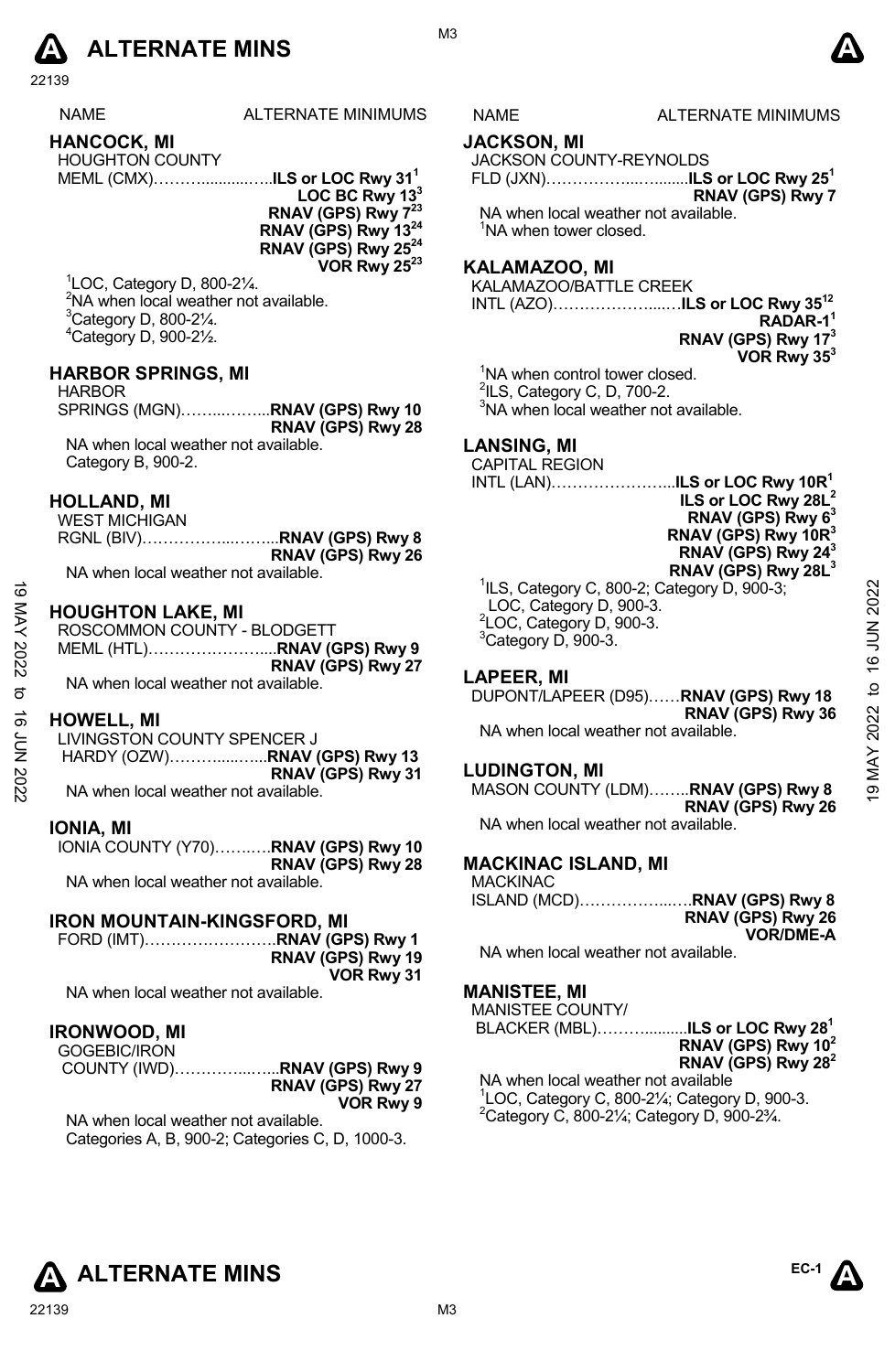# **A** ALTERNATE MINS  $\bullet$

22139

| NAMF |  |
|------|--|
|      |  |

# **MANISTIQUE, MI**

- **SCHOOLCRAFT** COUNTY (ISQ)………………....**RNAV (GPS) Rwy 10**
- **RNAV (GPS) Rwy 28**  NA when local weather not available.

**MARSHALL, MI** 

BROOKS FLD (RMY)………...**RNAV (GPS) Rwy 28**  NA when local weather not available.

# **MASON, MI**

MASON JEWETT FLD (TEW)………..…………..**RNAV (GPS) Rwy 10 RNAV (GPS) Rwy 28**  NA when local weather not available.

**MENOMINEE, MI** 

| MENOMINEE |                   |
|-----------|-------------------|
|           |                   |
|           | RNAV (GPS) Rwy 21 |
|           | RNAV (GPS) Rwy 32 |
|           | VOR-A             |
|           |                   |

NA when local weather not available. Category D, 800-2½.

# **MIDLAND, MI**

| JACK BARSTOW (IKW)RNAV (GPS) Rwy 6 |                   |
|------------------------------------|-------------------|
|                                    | RNAV (GPS) Rwy 24 |
|                                    | VOR-A             |

NA when local weather not available.

# **MONROE, MI**

|                                      | RNAV (GPS) Rwy 21 |
|--------------------------------------|-------------------|
| NA when local weather not available. |                   |

# **MOUNT PLEASANT, MI**

| <b>MOUNT PLEASANT</b> |                                         |
|-----------------------|-----------------------------------------|
|                       | MUNI (MOP)RNAV (GPS) Rwy 9 <sup>1</sup> |
|                       | RNAV (GPS) Rwy 27 <sup>1</sup>          |
|                       | VOR Rwy $27^2$                          |

NA when local weather not available. <sup>1</sup>Category D, 1000-3.  ${}^{2}$ Categories C, D, 1000-3.

# **MUSKEGON, MI**

MUSKEGON COUNTY (MKG)…………….…**ILS or LOC Rwy 241 ILS or LOC Rwy 321 RNAV (GPS) Rwy 62 RNAV (GPS) Rwy 142 RNAV (GPS) Rwy 242 RNAV (GPS) Rwy 322** 

<sup>1</sup>NA when control tower closed. <sup>2</sup>NA when local weather not available.

M4

# ALTERNATE MINIMUMS NAME ALTERNATE MINIMUMS

# **NEWBERRY, MI**

LUCE COUNTY (ERY)……............…**RNAV (GPS) Rwy 11 RNAV (GPS) Rwy 29** 

NA when local weather not available. Category D, 800-2¼.

# **OWOSSO, MI**

OWOSSO COMMUNITY (RNP)…….......**RNAV (GPS) Rwy 29 VOR/DME Rwy 29** 

NA when local weather not available.

# **PELLSTON, MI**

| PELLSTON RGNL/EMMET                               |                                |
|---------------------------------------------------|--------------------------------|
| COUNTY (PLN) <b>ILS or LOC Rwy 32<sup>1</sup></b> |                                |
|                                                   | RNAV (GPS) Rwy $5^2$           |
|                                                   | RNAV (GPS) Rwy 23 <sup>3</sup> |
|                                                   | RNAV (GPS) Rwy 32 <sup>3</sup> |
|                                                   | VOR Rwy 23 <sup>3</sup>        |

NA when local weather not available.

 LOC, Category C, 900-2½; Category D, 1000-3. Categories A, B, 900-2; Category C, 900-2 $\frac{1}{2}$ ; Category D, 1000-3. Category C, 900-21⁄2; Category D, 1000-3.

# **PONTIAC, MI**

# OAKLAND COUNTY

INTL (PTK)……………….…....**ILS or LOC Rwy 9R1 LOC BC Rwy 27L1 RNAV (GPS) Rwy 9R RNAV (GPS) Rwy 27L**  19 MAY 2022 to 16 JUN 202219 MAY 2022 to 16 JUN 2022

NA when local weather not available. <sup>1</sup>NA when tower closed.

# **PORT HURON, MI**

ST CLAIR COUNTY

|                                     | INTL (PHN)RNAV (GPS) Rwy 4 |
|-------------------------------------|----------------------------|
|                                     | RNAV (GPS) Rwy 22          |
| MA uhan local woother not ovailable |                            |

NA when local weather not available.

# **SAGINAW, MI**

| MBS INTL (MBS) <b>ILS or LOC Rwy 5<sup>1</sup></b><br>ILS or LOC Rwy 23 <sup>1</sup><br>VOR Rwy 14 <sup>2</sup>           |  |
|---------------------------------------------------------------------------------------------------------------------------|--|
| <sup>1</sup> NA when control tower closed.<br><sup>2</sup> NA for NON-DME equipped aircraft when control<br>tower closed. |  |
| SAGINAW COUNTY H W<br>BROWNE (HYX)RNAV (GPS) Rwy 10 <sup>1</sup><br>$PMAV$ (CDS) $P_{WW}$ 28                              |  |

**RNAV (GPS) Rwy 28 VOR/DME-A1** 

Category C, 900-2½. <sup>1</sup>NA when local weather not available.